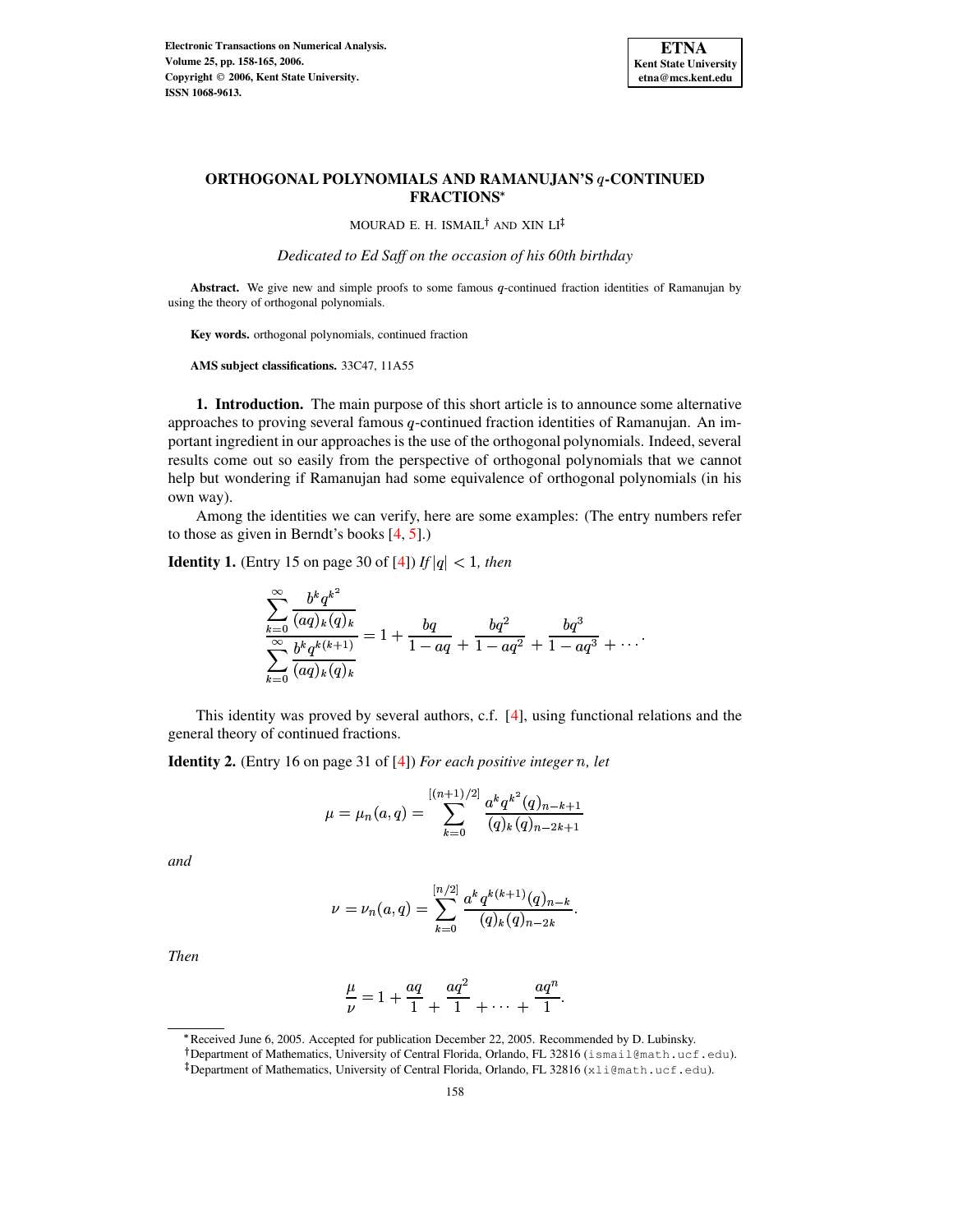**ETNA Kent State University etna@mcs.kent.edu**

By introducing an auxiliary variable  $x$ , we can obtain the above identity from a familiar identity of orthogonal polynomials. Note that, by letting  $n \to \infty$ , we can obtain a special case of Identity 1. In fact, our approach will allow us to find a "complete" version of Identity 2 that includes Identity 1 as its limiting case.

**Identity 3.** (Entry 12 on page 24 of [\[4\]](#page-7-0)) *Suppose that , , and are complex numbers with*  $|ab| < 1$  and  $|q| < 1$  or that  $a = bq^{2m+1}$  for some integer m. Then

$$
\frac{(a^2q^3;q^4)_{\infty}(b^2q^3;q^4)_{\infty}}{(a^2q;q^4)_{\infty}(b^2q;q^4)_{\infty}} = \frac{1}{1-ab} + \frac{(a-bq)(b-aq)}{(1-ab)(q^2+1)} + \frac{(a-bq^3)(b-aq^3)}{(1-ab)(q^4+1)} + \cdots
$$

In our proof of this identity, we obtained a generalization of the Roger-Ramanujan identity that involves  $q$ -continued fractions and  $q$ -products. We will give the precise statement of the result and its proof in a forthcoming paper.

Several more identities of Ramanujan involving  $q$ -continued fractions and  $q$ -products can be derived by our method. Here are some of them:

**Identity 4.** (Entry 11 on page 21 of [\[4\]](#page-7-0)) *Suppose that a, b, and q are complex numbers with*  $|q| < 1$ , or q, a, and b are complex numbers with  $a = bq^m$  for some integer  $m$ . Then

$$
\frac{(-a)_{\infty}(b)_{\infty} - (a)_{\infty}(-b)_{\infty}}{(-a)_{\infty}(b)_{\infty} + (a)_{\infty}(-b)_{\infty}}
$$
  
= 
$$
\frac{a - b}{1 - q} + \frac{(a - bq)(aq - b)}{1 - q^3} + \frac{q(a - bq^2)(aq^2 - b)}{1 - q^5} + \dots
$$

**Identity 5.** (Entry 22 on page 50 of [\[5\]](#page-7-1)) *For*  $|q| < 1$ ,

$$
\frac{(q;q^8)_{\infty}(q^7;q^8)_{\infty}}{(q^3;q^8)_{\infty}(q^5;q^8)_{\infty}} = \frac{1}{1} + \frac{q+q^2}{1} + \frac{q^4}{1} + \frac{q^3+q^6}{1} + \frac{q^8}{1} + \dots
$$

The first published proof of Identity 5 was given by Selberg, c.f. [\[5,](#page-7-1) p. 50]. It is related to the Ramanujan-Gőllnitz-Gordon continued fraction.

**Identity 6.** (Entry 19 on page 46 of [\[5\]](#page-7-1)) *For*  $|q| < 1$ ,

$$
\frac{(q^2;q^3)_{\infty}}{(q;q^3)_{\infty}} = \frac{1}{1} - \frac{q}{1+q} - \frac{q^3}{1+q^2} - \frac{q^5}{1+q^3} - \frac{q^7}{1+q^4} - \dots
$$

This is a difficult identity to verify. The first proof as given in [\[5\]](#page-7-1) was given by Andrews, Berndt, L. Jacobsen, and R.L. Lamphere in 1992 and used deep theorem of Andrews in [\[1\]](#page-7-2). There is a recent paper by Andrews et. al. [\[2\]](#page-7-3) on this continued fraction. Among other things, they provided another proof of this identity using functional relations,  $q$  difference equations, and several identities including one of Ramanujan.

**Identity 7.** (Entry 18 on page 45 of [\[5\]](#page-7-1)) *For*  $|q| < 1$ ,

$$
\frac{(q;q^2)_{\infty}}{(q^3;q^6)_{\infty}^3} = \frac{1}{1} + \frac{q+q^2}{1} + \frac{q^2+q^4}{1} + \cdots
$$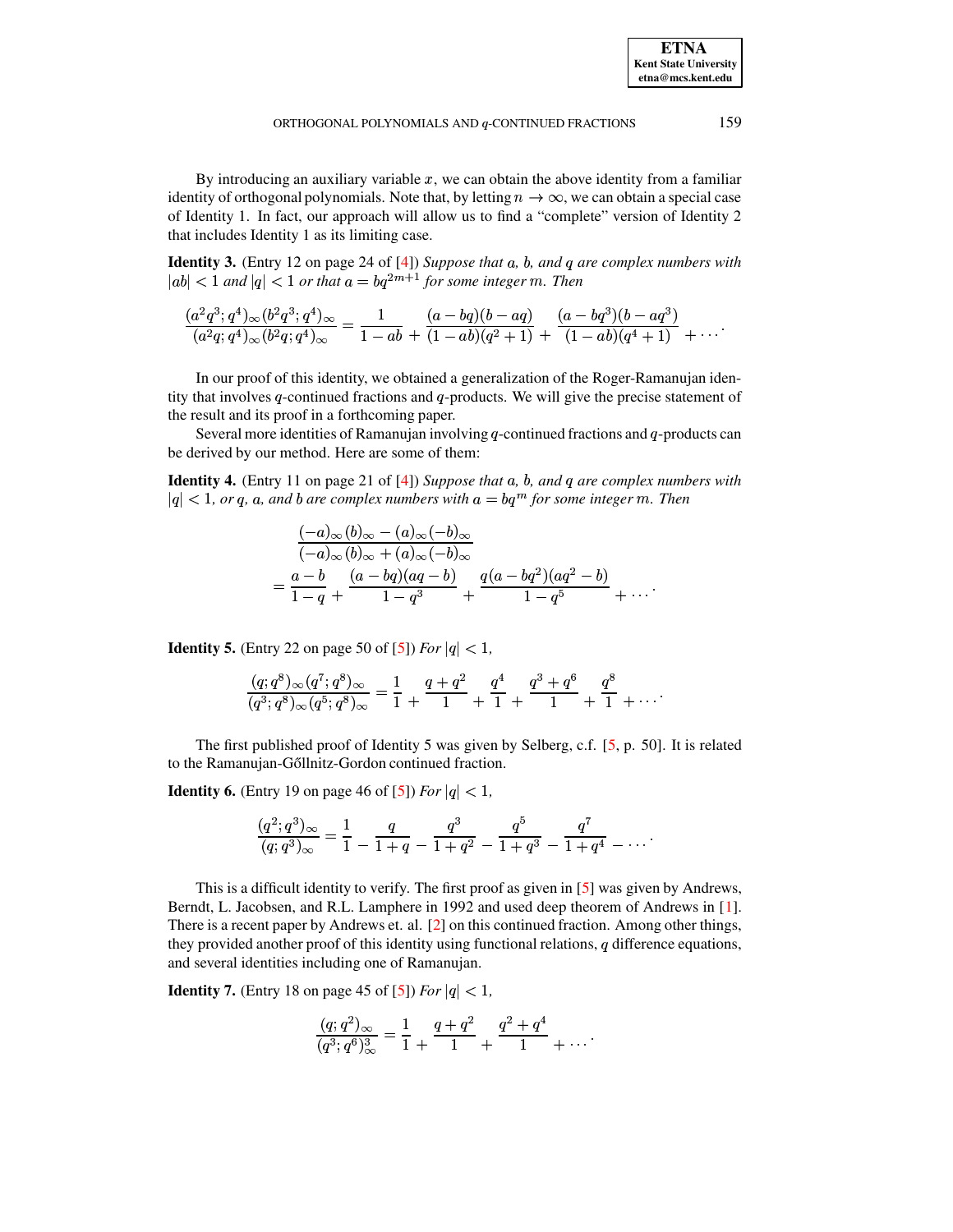#### 160 M. E. H. ISMAIL AND X. LI

Some identities of Ramanujan require careful interpretation. Here is one of them to which a nice clarification has been provided by Zagier (see [\[5,](#page-7-1) p. 40]).

**Identity 8.** (Entry 13 on page 36 of [\[5\]](#page-7-1))

<span id="page-2-0"></span>(1.1) 
$$
1 - \frac{qx}{1} + \frac{q^2}{1} - \frac{q^3x}{1} + \frac{q^4}{1} - \frac{q^5x}{1} + \cdots
$$

$$
= \frac{q}{x} + \frac{q^4}{x} + \frac{q^8}{x} + \frac{q^{12}}{x} + \cdots \quad \text{nearly}
$$

In identifying the continued fraction on the left side of  $(1.1)$ , the following continued fraction identity (a continued fraction found in Ramanujan's "lost notebook") is used in [\[5,](#page-7-1) p. 37]: Let

$$
F(a, b, \lambda, q) = 1 + \frac{aq + \lambda q}{1} + \frac{bq + \lambda q^2}{1} + \frac{aq^2 + \lambda q^3}{1} + \frac{bq^2 + \lambda q^4}{1} + \cdots
$$

and

$$
G(a, b, \lambda, q) = \sum_{n=0}^{\infty} \frac{(-\lambda/a)_n q^{(n^2+n)/2} a^n}{(q;q)_n (-bq;q)_n}, \ |q| < 1.
$$

Then

$$
F(a,b,\lambda,q)=\frac{G(a,b,\lambda,q)}{G(aq,b,\lambda q,q)}.
$$

Ramanujan gave three more related continued fractions. A generalization (with one more parameter) has been considered by Hirschhorn [\[9\]](#page-7-4):

$$
\frac{1}{1-b+aq}+\frac{b+\lambda q}{1-b+aq^2}+\cdots\frac{b+\lambda q^n}{1-b+aq^{n+1}}+\ldots =:F_H(a,b,\lambda,q).
$$

Bhargava and Adiga [\[6\]](#page-7-5) gave another generalization:

$$
F_{BA}(a, b, \lambda, q) = \frac{1}{1} + \frac{aq + \lambda q}{1 - aq + bq} + \dots + \frac{aq + \lambda q^n}{1 - aq + bq^{n+1}} + \dots
$$

Finally, Ramanujan himself also considered:

$$
F_R(a,b,\lambda,q)=\frac{1}{1+aq}+\frac{\lambda q-abq^2}{1+q(aq+b)}+\cdots\frac{\lambda q^n-abq^{2n}}{1+q^n(aq+b)}+\cdots
$$

Furthermore,

$$
F_R(a,b,\lambda,q)=\frac{G(aq,\lambda q,b,q)}{G(a,\lambda,b,q)},
$$

when  $|q| < 1$ . These results have all been treated by Bhargava and Adiga in a unified way via several canonical functional relations. We believe that the orthogonal polynomial approach derives these relations in more natural ways (so it may help us answer the question: where do these functions/relations come from?).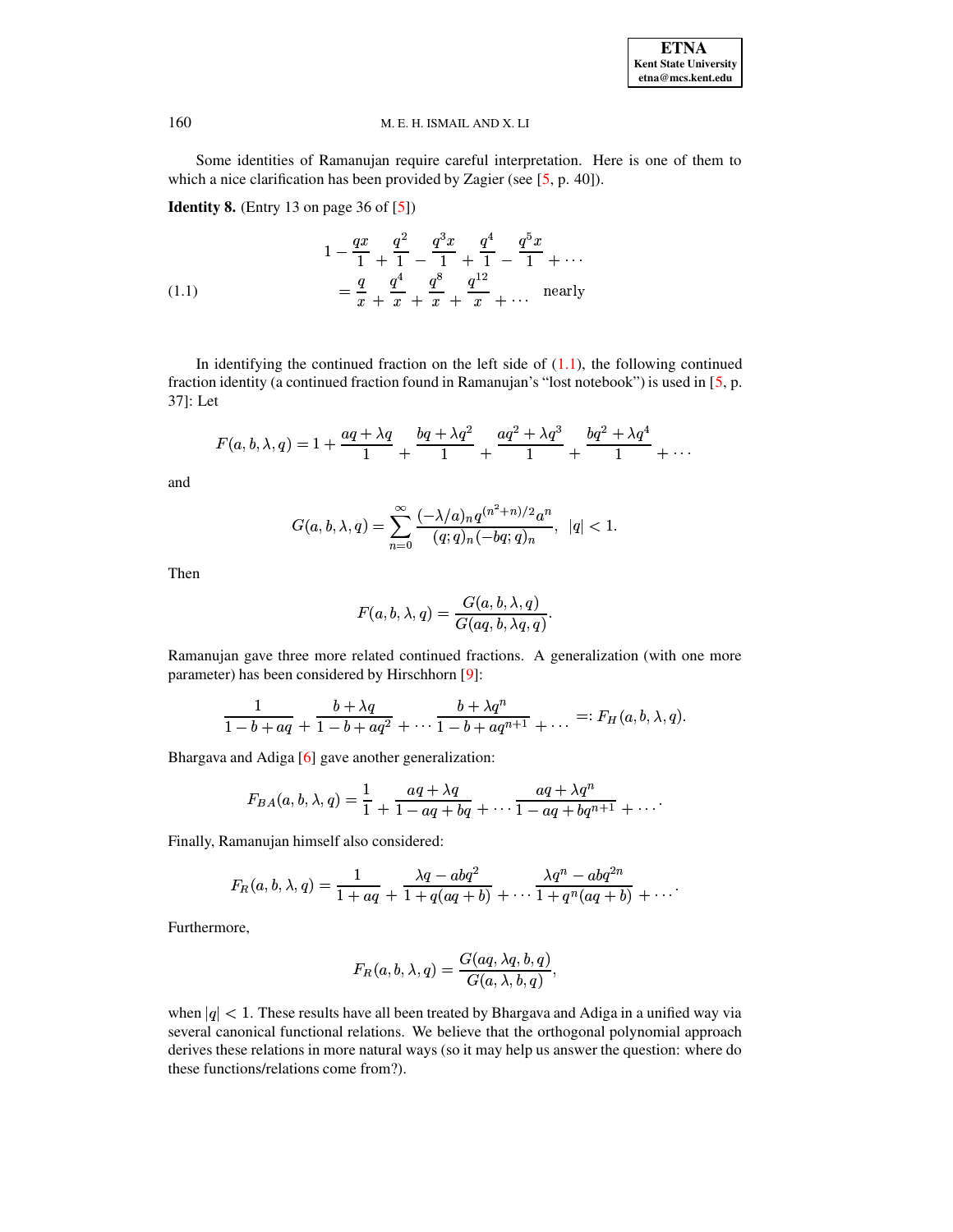<span id="page-3-0"></span>ORTHOGONAL POLYNOMIALS AND  $q$ -CONTINUED FRACTIONS  $161$ 

**2. Orthogonal Polynomials Associated with Roger-Ramanujan Continued Fraction.** The original idea of our approach comes from Al-Salam and Ismail in [\[3\]](#page-7-6). Consider the three-term recurrence relation:

$$
(2.1) \tU_{n+1}(x;a,b) = x(1+aq^n)U_n(x;a,b) - bq^{n-1}U_{n-1}(x;a,b), \quad n \ge 1,
$$

with  $0 < q < 1, 0 < b, -1 < a$  and

$$
U_0(x;a,b)=1,\qquad U_1(x;a,b)=x(1+a).
$$

The polynomials of the second kind  $U_n^*(x; a, b)$  satisfy [\(2.1\)](#page-3-0) with the initial conditions

<span id="page-3-4"></span><span id="page-3-2"></span>
$$
U_0^*(x;a,b)=0,\qquad U_1^*(x;a,b)=1+a.
$$

<span id="page-3-1"></span>It is easy to verify that

$$
(2.2) \t\t\t U_n^*(x;a,b) = (1+a)U_{n-1}(x;aq,bq), \ \ n \ge 1.
$$

The continued fraction associated with  $(2.1)$  is

(2.3) 
$$
\frac{1+a}{x(1+a)} - \frac{b}{x(1+aq)} - \frac{bq}{x(1+aq^2)} - \frac{bq^2}{x(1+aq^3)} - \cdots
$$

whose *n*-th convergent is given by  $\frac{U_n^*(x; a, b)}{U_n^*(x; a)}$ . Thus,  $\frac{\partial(n(x),a)}{\partial(x,a,b)}$ . Thus, by [\(2.2\)](#page-3-1),

$$
(2.4) \qquad \frac{1}{x(1+a)} - \frac{b}{x(1+aq)} - \frac{bq}{x(1+aq^2)} - \dots - \frac{bq^{n-1}}{x(1+aq^n)} = \frac{U_n(x;aq,bq)}{U_{n+1}(x;a,b)}
$$

<span id="page-3-3"></span>THEOREM 2.1 ([\[3\]](#page-7-6), Theorem 3.1). *The polynomials*  $\{U_n(x; a, b)\}\$  have the generating *function*

(2.5) 
$$
\sum_{n=0}^{\infty} U_n(x;a,b)t^n = \sum_{m=0}^{\infty} \frac{\left(\frac{bt}{xa};q\right)_m}{(xt;q)_{m+1}} (xat)^m q^{m(m-1)/2}.
$$

Using the analogy with the  $q$ -Lommel polynomials, Al-Salam and Ismail  $[3]$  found that

(2.6) 
$$
U_n(x;a,b) = \sum_{k=0}^{\lfloor n/2 \rfloor} \frac{(-a;q)_{n-k} (q;q)_{n-k} x^{n-2k} (-b)^k}{(-a;q)_k (q;q)_k (q;q)_{n-2k}} q^{k(k-1)}.
$$

Taking  $n \to \infty$ , we obtain

<span id="page-3-5"></span>
$$
U_n(x;a,b) \approx x^n(-a;q)_{\infty} F\left(\frac{b}{x^2};a\right),\,
$$

where

$$
F(x;a) = \sum_{k=0}^{\infty} \frac{(-1)^k x^k}{(q;q)_k (-a;q)_k} q^{k(k-1)}.
$$

**ETNA Kent State University etna@mcs.kent.edu**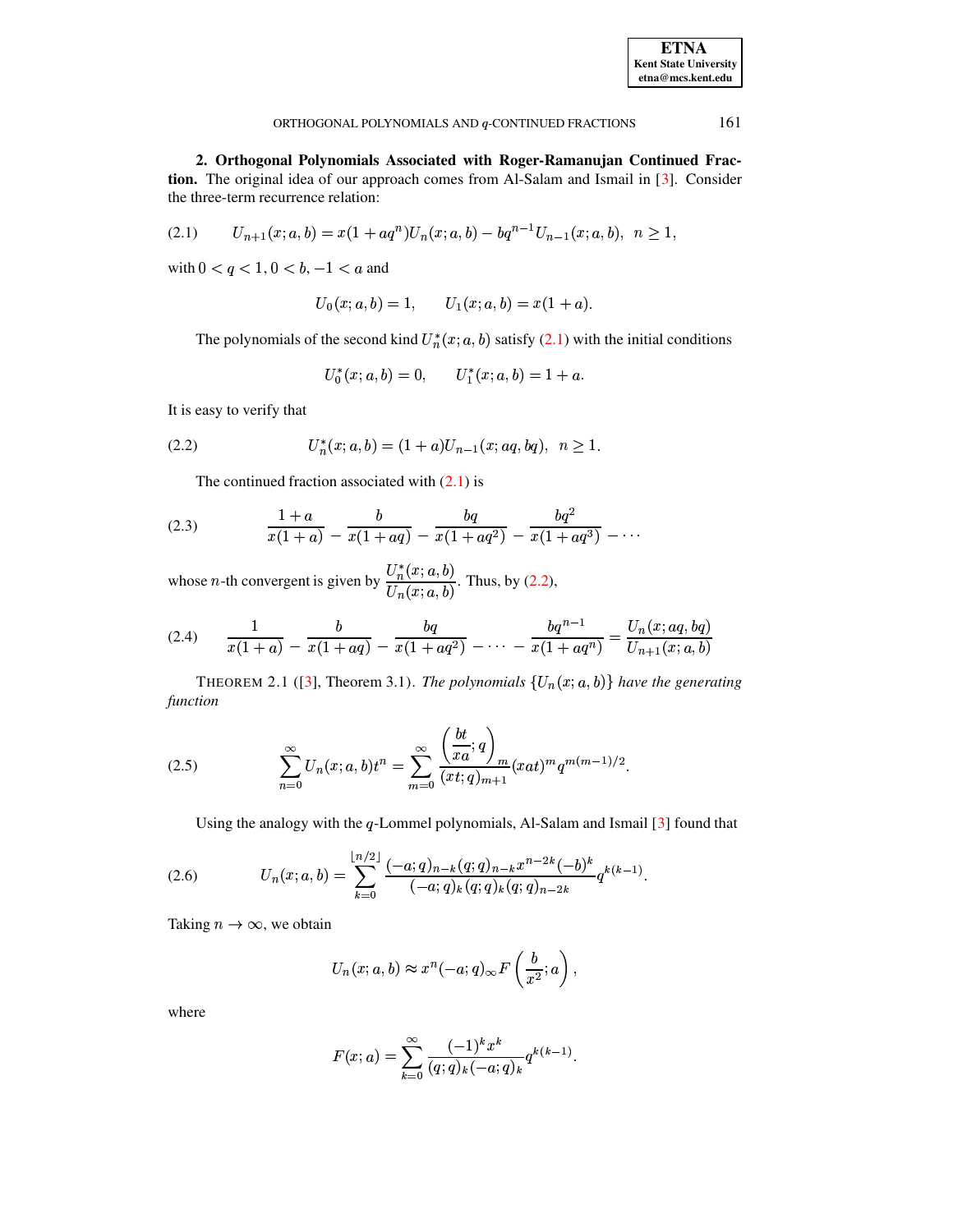# 162 M. E. H. ISMAIL AND X. LI

<span id="page-4-0"></span>It follows that

(2.7) 
$$
\lim_{n \to \infty} \frac{U_n^*(x; a, b)}{U_n(x; a, b)} = \frac{1}{x} \frac{F(\frac{bq}{x^2}; aq)}{F(\frac{b}{x^2}; a)}
$$

<span id="page-4-2"></span>as long as  $F(\frac{b}{a^2}; a) \neq 0$ gent of the continued fraction in  $(2.3)$ , we obtain  $(u, a) \neq 0$ . Since the quotient on the left hand side of  $(2.7)$  is the *n*-th conver-

$$
(2.8) \qquad \frac{1+a}{x(1+a)} = \frac{b}{x(1+aq)} = \frac{bq}{x(1+aq^2)} = \frac{bq^2}{x(1+aq^3)} = \dots = \frac{1}{x} \frac{F(\frac{bq}{x^2};aq)}{F(\frac{b}{x^2};a)}
$$

whenever  $F(\frac{b}{x^2}; a) \neq 0$ .  $(a) \neq 0.$ 

In  $[3]$ ,  $F$  was used to derive many spectral properties of the orthogonality measure. It turns out that, in our approaches, it is more convenient to consider another related function. Set

$$
G(x; c, q) = \sum_{m=0}^{\infty} \frac{(x; q)_m}{(q; q)_m} c^m q^{m(m-1)/2}.
$$

Applying Darboux's method in [\(2.5\)](#page-3-3) gives (as  $n \to \infty$ )

$$
U_n(x;a,b) \approx x^n \sum_{m=0}^{\infty} \frac{\left(\frac{b}{ax^2};q\right)_m}{(q;q)_m} a^m q^{m(m-1)/2}
$$
  
=  $x^n G(\frac{b}{ax^2};a,q).$ 

<span id="page-4-1"></span>Therefore

(2.9) 
$$
\lim_{n \to \infty} \frac{U_n^*(x; a, b)}{U_n(x; a, b)} = \frac{1 + a}{x} \frac{G(\frac{b}{ax^2}; aq, q)}{G(\frac{b}{ax^2}; a, q)}.
$$

Using  $(2.9)$  in  $(2.3)$ , we obtain

$$
\frac{1}{x(1+a)} - \frac{b}{x(1+aq)} - \frac{bq}{x(1+aq^2)} - \frac{bq^2}{x(1+aq^3)} - \ldots = \frac{1}{x} \frac{G(\frac{b}{ax^2};aq,q)}{G(\frac{b}{ax^2};a,q)}
$$

whenever  $G(\frac{b}{ax^2}; a) \neq 0$ .  $(a) \neq 0.$ 

**3. Proofs.** To illustrate one aspect of our method, we give proofs of Identities 1 and 2 below. The proofs of other identities require more from the theory of orthogonal polynomials and special functions; they will be given in a forthcoming paper.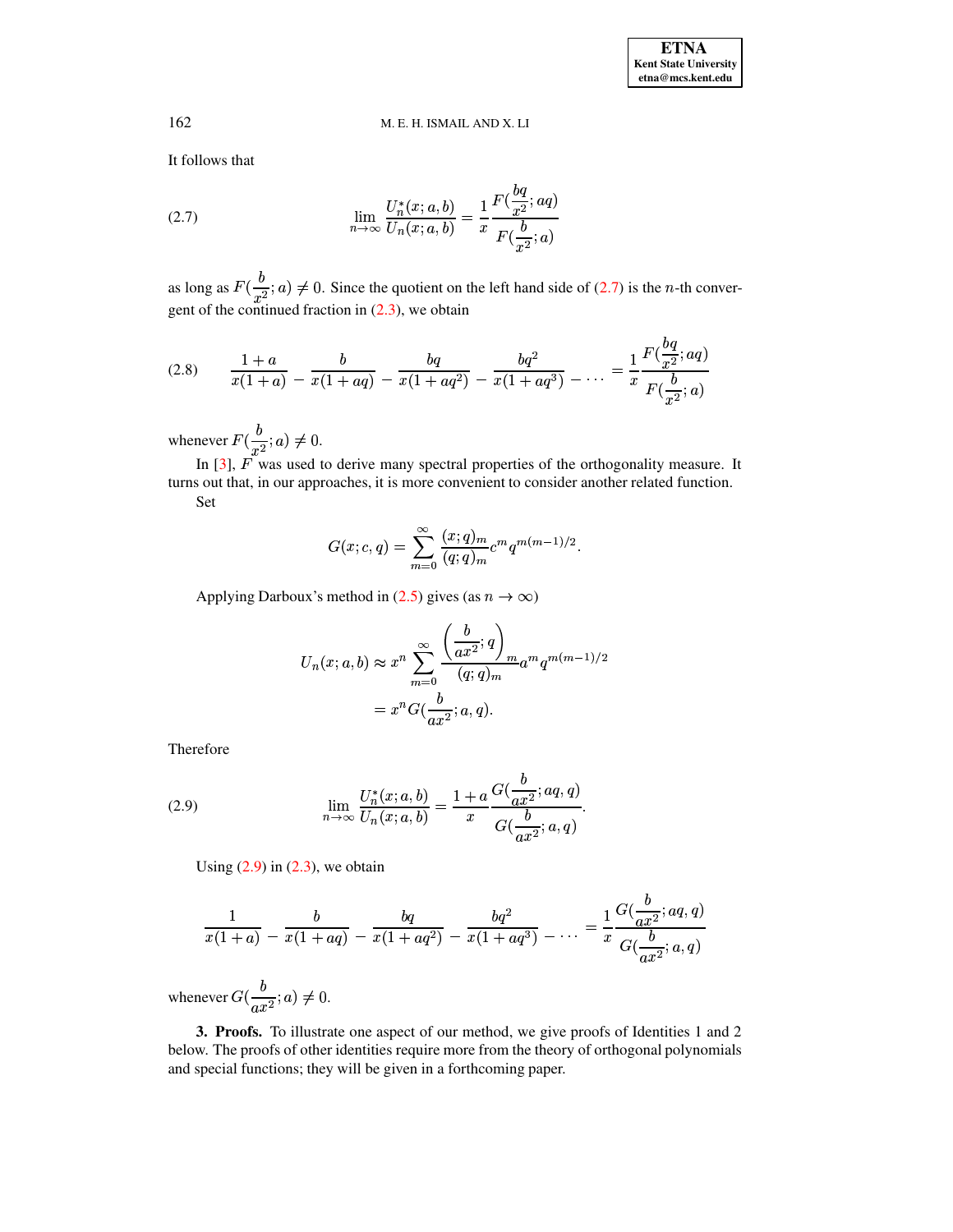**3.1. Identity 1.** We show that Identity 1 is a special case of  $(2.8)$ . Replace a by  $-a$  and  $b$  by  $-bq$  in [\(2.3\)](#page-3-2), we have

$$
\frac{1}{x(1-a)} + \frac{bq}{x(1-aq)} + \frac{bq^2}{x(1-aq^2)} + \ldots = \frac{F(\frac{-bq^2}{x^2}; -aq)}{(1-a)xF(\frac{-bq}{x^2}; -a)}.
$$

From this, it follows that

$$
x + \frac{bq}{x(1-aq)} + \frac{bq^2}{x(1-aq^2)} + \frac{bq^3}{x(1-aq^3)} + \cdots
$$

is equal to

$$
\frac{(1-a)xF(\frac{-bq}{x^2};-a)+axF(\frac{-bq^2}{x^2};-aq)}{F(\frac{-bq^2}{x^2};-aq)}.
$$

By the definition of  $F$ , it is easy to verify that

$$
F(\frac{-bq^2}{x^2};-aq) = \sum_{k=0}^{\infty} \frac{b^k q^{k^2+k}}{x^{2k} (q;q)_k (aq;q)_k}
$$

and

$$
(1-a)xF(\frac{-bq}{x^2};-a) + axF(\frac{-bq^2}{x^2};-aq) = \sum_{k=0}^{\infty} \frac{b^kq^{k^2}}{x^{2k-1}(q;q)_k(aq;q)_k}.
$$

So, we just verified a generalization of Identity 1:

$$
x+\frac{b q}{x(1-a q)}+\frac{b q^2}{x(1-a q^2)}+\frac{b q^3}{x(1-a q^3)}+\ldots=\frac{\displaystyle\sum_{k=0}^{\infty}\frac{b^k q^{k^2}}{x^{2k-1}(q;q)_k(aq;q)_k}}{\displaystyle\sum_{k=0}^{\infty}\frac{b^k q^{k^2+k}}{x^{2k}(q;q)_k(aq;q)_k}},
$$

which implies Identity 1 when we take  $x = 1$ .

**3.2. Identity 2.** Just like the way we derived Identity 1, we can show that Identity 2 is a special case of a more general identity that follows from  $(2.4)$ . Replacing a by  $-a$  and b by  $-bq$  in [\(2.4\)](#page-3-4) we can obtain

$$
x(1-a)+\frac{bq}{x(1-aq)}+\ldots+\frac{bq^n}{x(1-aq^n)}=\frac{U_{n+1}(x;-a,-bq)}{U_n(x;-aq,-bq^2)}.
$$

Using the explicit formula  $(2.6)$ , we have

$$
U_{n+1}(x;-a,-bq)=\sum_{k=0}^{\lfloor (n+1)/2\rfloor}\frac{(a;q)_{n+1-k}(q;q)_{n+1-k}x^{n+1-2k}b^k}{(a;q)_k(q;q)_k(q;q)_{n+1-2k}}q^{k^2}
$$

**ETNA Kent State University etna@mcs.kent.edu**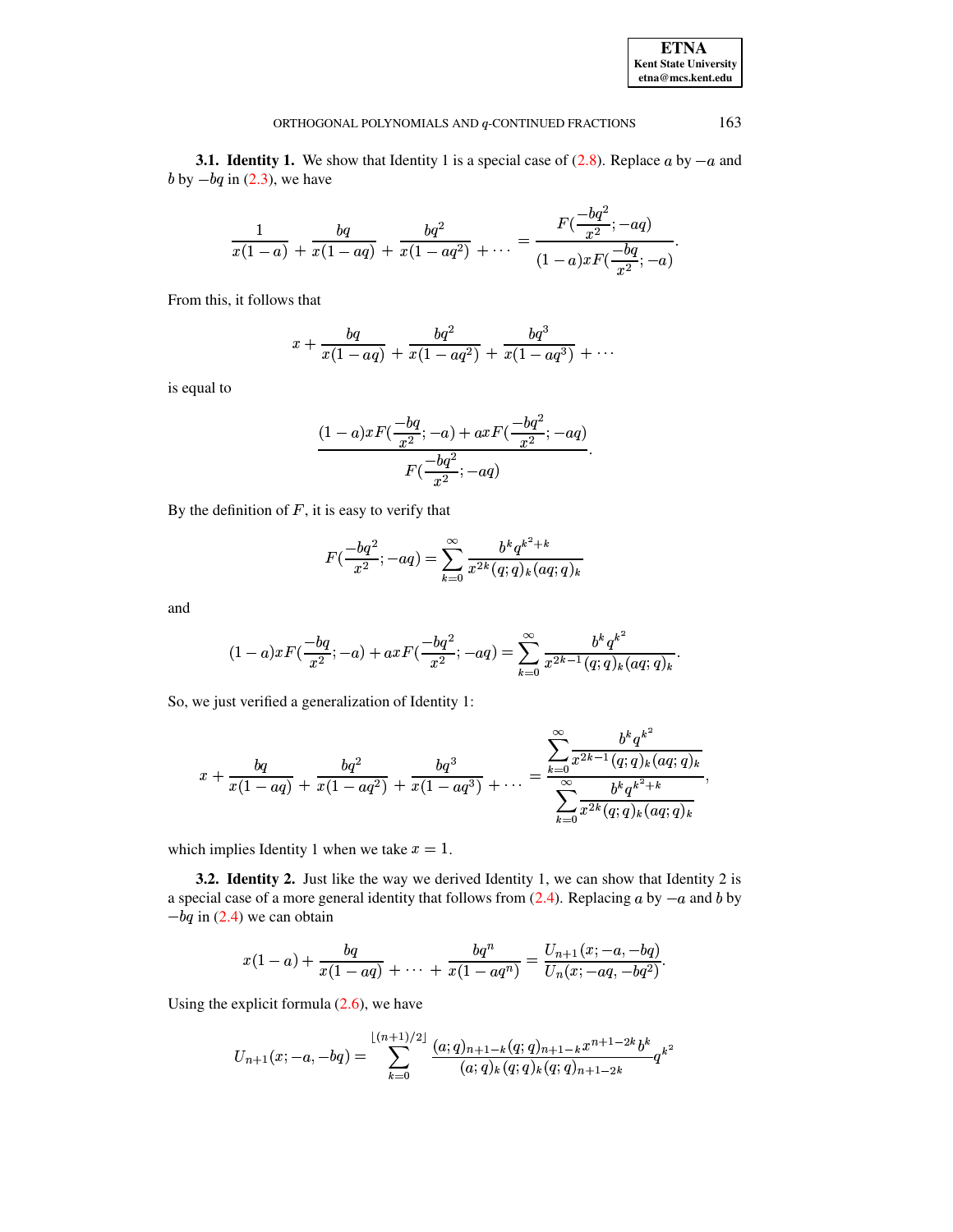# 164 M. E. H. ISMAIL AND X. LI

and

$$
U_n(x; -aq, -bq^2) = \sum_{k=0}^{\lfloor n/2 \rfloor} \frac{(aq;q)_{n-k} (q;q)_{n-k} x^{n-2k} b^k}{(aq;q)_k (q;q)_k (q;q)_{n-2k}} q^{k(k+1)}.
$$

Thus, the following identity holds.

$$
x(1-a) + \frac{bq}{x(1-aq)} + \dots + \frac{bq^n}{x(1-aq^n)}
$$
  
= 
$$
\frac{\sum_{k=0}^{\lfloor (n+1)/2 \rfloor} \frac{(a;q)_{n+1-k}(q;q)_{n+1-k}x^{n+1-2k}b^k}{(a;q)_k(q;q)_{k}(q;q)_{n+1-2k}} q^{k^2}
$$
  
= 
$$
\frac{\sum_{k=0}^{\lfloor n/2 \rfloor} \frac{(aq;q)_{n-k}(q;q)_{n-k}x^{n-2k}b^k}{(aq;q)_k(q;q)_k(q;q)_{n-2k}} q^{k(k+1)}
$$

Now, we can see that Identity 2 is equivalent to the case when  $x = 1$  and  $a = 0$ .

**4. Further Properties of**  $G(x; c, q)$ . The function  $G(x; c, q)$  introduced above plays an important role in deriving some identities involving infinite  $q$ -product in our approach. In this section, we discuss some of its properties.

Note that

<span id="page-6-1"></span><span id="page-6-0"></span>(4.1) 
$$
G(x; c, q) - xG(x; cq, q) = (1 - x)G(xq; c, q).
$$

(4.2) 
$$
\frac{q}{c}G(x; c/q, q) - \frac{q}{c}G(x; c, q) = (1-x)G(xq; c, q).
$$

<span id="page-6-2"></span>Equations  $(4.1)$  and  $(4.2)$  imply

(4.3) 
$$
xG(x; cq, q) = \left(1 + \frac{q}{c}\right)G(x; c, q) - \frac{q}{c}G(x; c/q, q).
$$

Iterating  $(4.3)$ , we obtain

$$
x^2G(x;cq^2,q) = \left\{ \left(1+\frac{q}{c}\right)\left(1+\frac{1}{c}\right)-\frac{x}{c} \right\}G(x;c,q) - \frac{q}{c}\left(1+\frac{1}{c}\right)G(x;c/q,q)
$$

In general,

$$
x^nG(x; cq^n, q) = u_n(x; c)G(x; c, q) - v_n(x; c)G(x; c/q, q),
$$

with

$$
u_1(x;c)=1+\frac{q}{c},\ \ \, v_1(x;c)=\frac{q}{c}
$$

$$
u_2(x;c)=\left(1+\frac{q}{c}\right)\left(1+\frac{1}{c}\right)-\frac{x}{c},\quad v_2(x;c)=\frac{q}{c}\left(1+\frac{1}{c}\right),
$$

<span id="page-6-3"></span>and

(4.4) 
$$
u_{n+1}(x;c) = \left(1 + \frac{q}{c}\right)u_n(x;c) - xv_n(x;cq)
$$